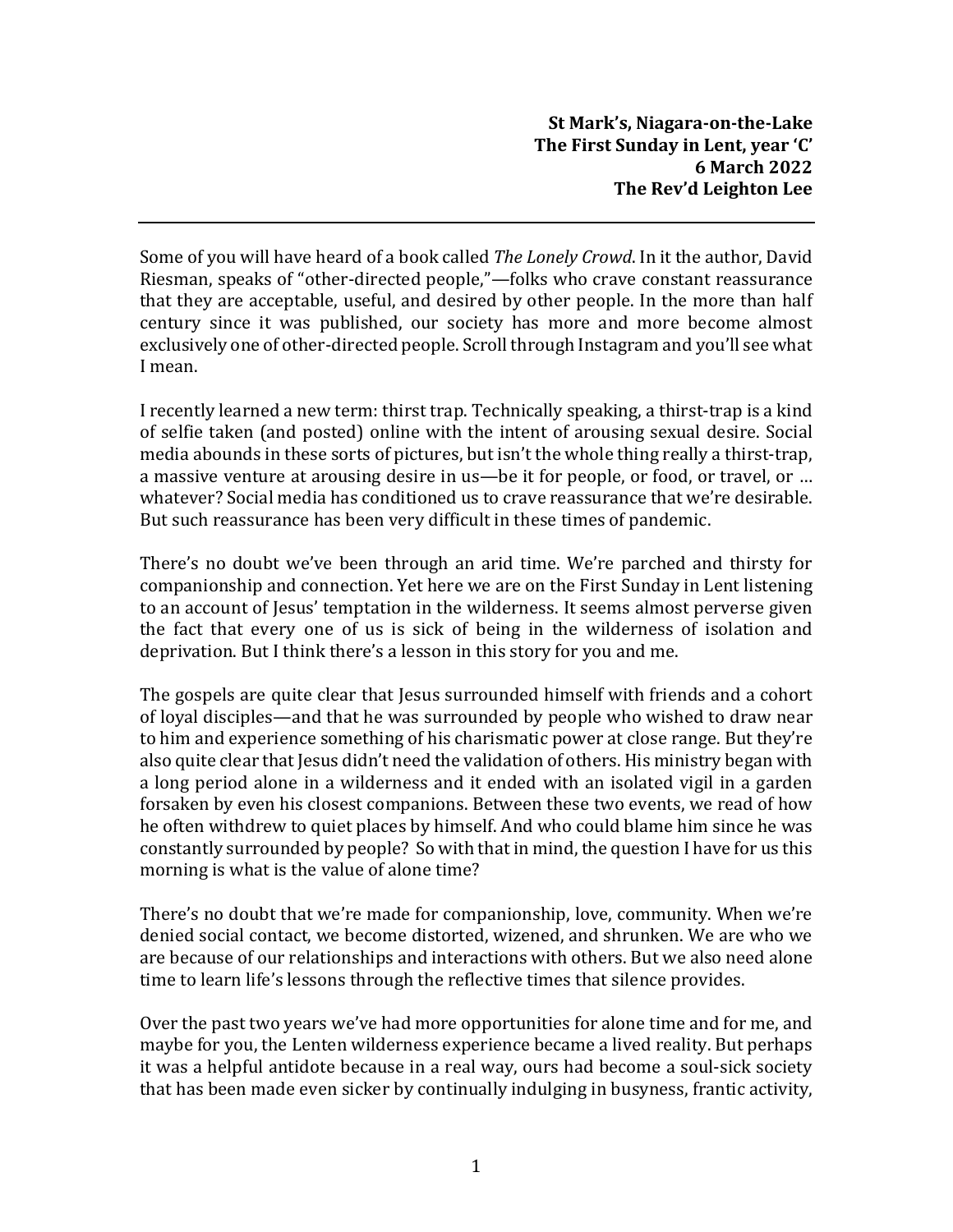continuous social engagements, pathological addiction to constant communication and intrusions of every sort. Enforced isolation revealed the loose ends of this frantic way of life. But it also gave us a perspective on how we were hiding behind our busyness and too preoccupied with things to even be aware of what was happening to us. You wonder how our ancestors coped. Back when Addison came here as a missionary, it must have been pretty lonely with very few neighbours, and with very little to fill the long and dark evening hours. For much of their lives they would have been alone—or at least alone from our point of view.

Which brings me back to thirst-traps. When you think about it, isn't it ironic that the more we've become interested with self-help and therapy and yoga and drumming groups and whatever else, the less we're able to be alone for even a nanosecond? So often it seems that all of our self-awareness is about an inch deep and a mile wide, especially since it feels so good to get attention and right to be in the company of others, surrounded by noise and clamber and activity. We tend to think that people who spend Friday night at home alone with a book and some soft jazz playing are a little odd. We tend to think that people who live off the grid in a kind of contemporary re-enactment ofHenryDavid Thoreau's Walden Pond are a little odd. We tend to think that people who make the conscious choice to live at home with the companionship of nothing but a couple of cats are a little odd.

Of course we think those are odd choices because we think being alone is synonymous with being lonely. But to find ourselves alone from time to time, or even to deliberately set aside some time or some place in which we can be alone, isn't a sign of neurotic weakness. Rather it's a sign of psychological and spiritual health.

This is why the story of Jesus in the wilderness is so a propos. Because only when we are still, silent, and alone can we begin to grasp the awesome mystery of our baptism: that at our core, we are not what we do, or what we own, or what others say about us, we are the beloved of God.

Jesus' time in the wilderness came after his baptism, that time described when the heavens opened, a dove descended and the voice of God said, "This is my beloved son in whom I am well pleased." And that is what baptism says of each of us, that we are beloved by God, indeed we are God's dearly loved daughters and sons.

Like Jesus, we're tempted to imagine ourselves as people who are defined by what we do: "Turn these stones into bread." Or by what others say about us: "Throw yourself off the temple." Or by what we have: "You can have the kingdoms of the world." But in the end none of that matters, because all that *does* matter is that we're children of God. Each of us is desired by God not for the image we project or the number of likes we can command, but simply for who are.

But this divine truth can begin to seep into our consciousness only when we're alone and able to clear some space in our hearts and minds and say, as the Psalmist says, "You are my refuge and my stronghold, my God in whom I put my trust." So this Lent,